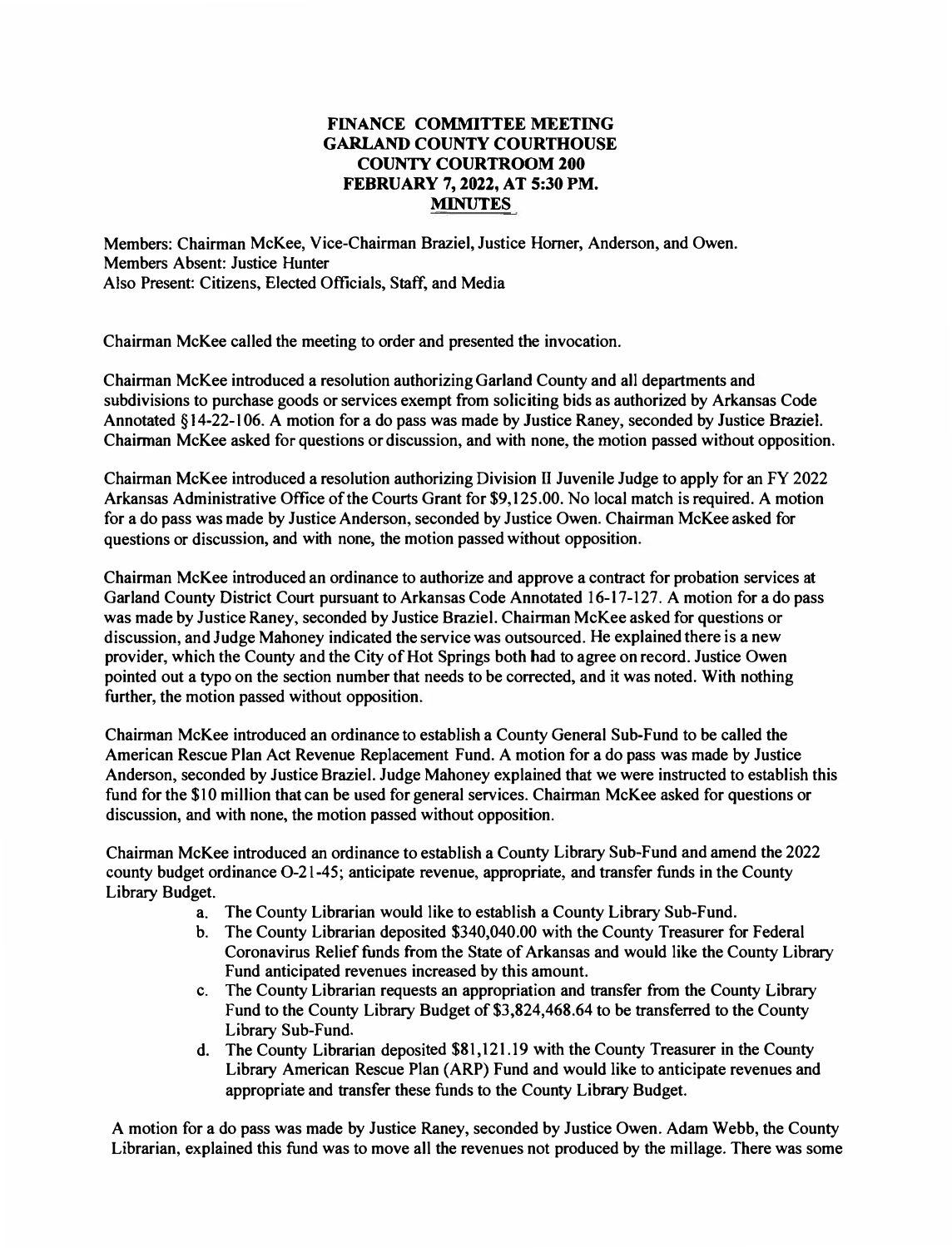discussion. Chairman McKee asked for further questions or discussion, and with none, the motion passed without opposition.

Chairman McKee introduced an ordinance to amend Ordinance O-21-28; to correct a scrivener's error. In sections 1 and 9, the numbers were transposed. \$2,924.32 was entered as \$2,942.32 in error. A motion for a do pass was made by Justice Braziel, seconded by Justice Anderson. Chairman McKee asked for questions or discussion, and with none, the motion passed without opposition.

Chairman McKee introduced an ordinance to amend the 2022 Budget Ordinance O-21-45; to anticipate revenues, appropriate, and transfer funds in various budgets:

- e. The County Judge requests an appropriation of \$10,000.00 in the County General Fund. General Services Budget to pay a service to process freedom of information (FOIA) requests.
- f. The County Judge requests an appropriation of \$198,450.00 in the Solid Waste Fund, Solid Waste Budget to pay a 7% increase for contracted door-to-door collections due to the consumer price index increase over the past 12 months by the U.S. Bureau of Labor Statistics.
- g. The County Judge deposited \$5,487.93 in the Solid Waste Fund and would like it appropriated in the Solid Waste Budget for overtime.
- h. The County Judge requests an appropriation and transfer of \$8,388.19 from the County General Fund, Transfer Out Budget to the American Rescue Plan (ARP) Fund. Ordinance O-21-38 allocated \$59,812.00 for administrative cost when the actual cost of the premium pay was \$514,238.19, and the administrative cost allowed is 10% of the actual cost.
- The Sheriff requests to carry over \$37,512.00 in anticipated revenues and appropriations  $\mathbf{i}$ . in the Detention Facility Fund, County Jail Budget to pay for kitchen equipment ordered in 2021 due to the supply chain shortage was not available until 2022.
- The Public Defender requests to carry over \$1,493.07 in anticipated revenues and j. appropriations in the Public Defender's Fund, Public Defender's Budget to pay for a conference table, and a chair ordered in 2021 due to the supply chain shortage was not available until 2022.
- k. The Sheriff requests a reimbursement to County General for \$18,222.00 for an overpayment on the local match to the Selective Traffic Enforcement Program (STEP) Grant Fund, Sheriff's Budget distribution on Ordinance O-21-9.
- 1. The Sheriff was awarded a 2021 Patrick Leahy Bulletproof Vest Partnership Grant from the Bureau of Justice Assistance for \$20,800.00. This grant is reimbursable and requires a 50% match. The local match of \$10,400.00 will need to be appropriated and transferred in the County General Fund, Transfer Out Budget. A transfer of \$10,400.00 will need to be appropriated and transferred from the Ouachita Memorial Hospital (OMH) Sale Fund until reimbursements are received. Resolution R-21-13 was approved on June 14, 2021.

Judge Mahoney indicated that the \$10,000 was to pay for a service to process FOIA requests. Attorney Howard said that in 2021 the County processed 154 requests with over 20,000 pages of information. In 2020 there were 105 requested with over 2,000 pages of information. One of the 2021 requests included the entire voter registration file, and this year his office has responded to 26 requests in just 45 days of the new year. Judge Mahoney spoke about the increase in the hauler cost. Comptroller Ashmore explained the ARP transfer and the transfer due to the supply chain. Undersheriff Lawerance explained the grants and the need to move the kitchen equipment into the 2022 budget. A motion for a do pass was made by